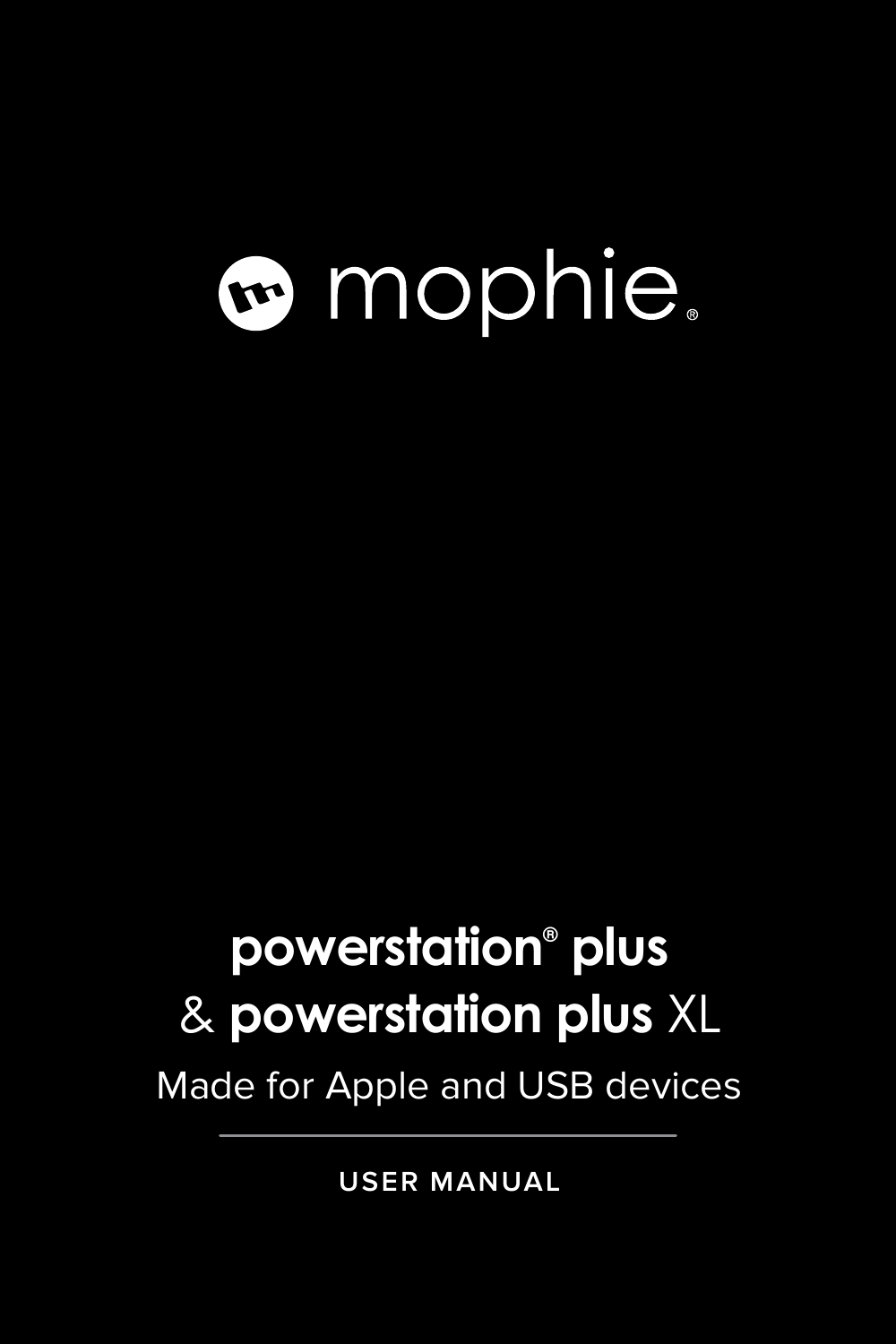#### **Welcome**

Thank you for purchasing the mophie® powerstation® plus or powerstation plus XL portable battery. Your powerstation plus/powerstation plus XL portable battery is a compact yet powerful mobile charging solution that features a integrated Lightning charging cable for your Apple devices and an additional USB-A port so you can also charge most USB devices and wearables. Wireless input charging (powerstation plus XL only) lets you recharge your portable battery by placing it on any Qi-compatible wireless charger. Now you will be able to travel great distances and be the master of your own destiny, no longer bound by the limitations of your device's internal battery or by having to bring the right charging cable!

#### **Package contains**

- powerstation plus or powerstation plus XL portable battery
- Quick-start guide

#### **Features**

Here's a rundown of why your powerstation plus or powerstation plus XL portable battery is so great:

- High-density, high-output portable battery charges at fast speeds—up to 2.1A.
- Integrated charging cable with a Lightning connector—the right cable to charge your Apple device is always with you.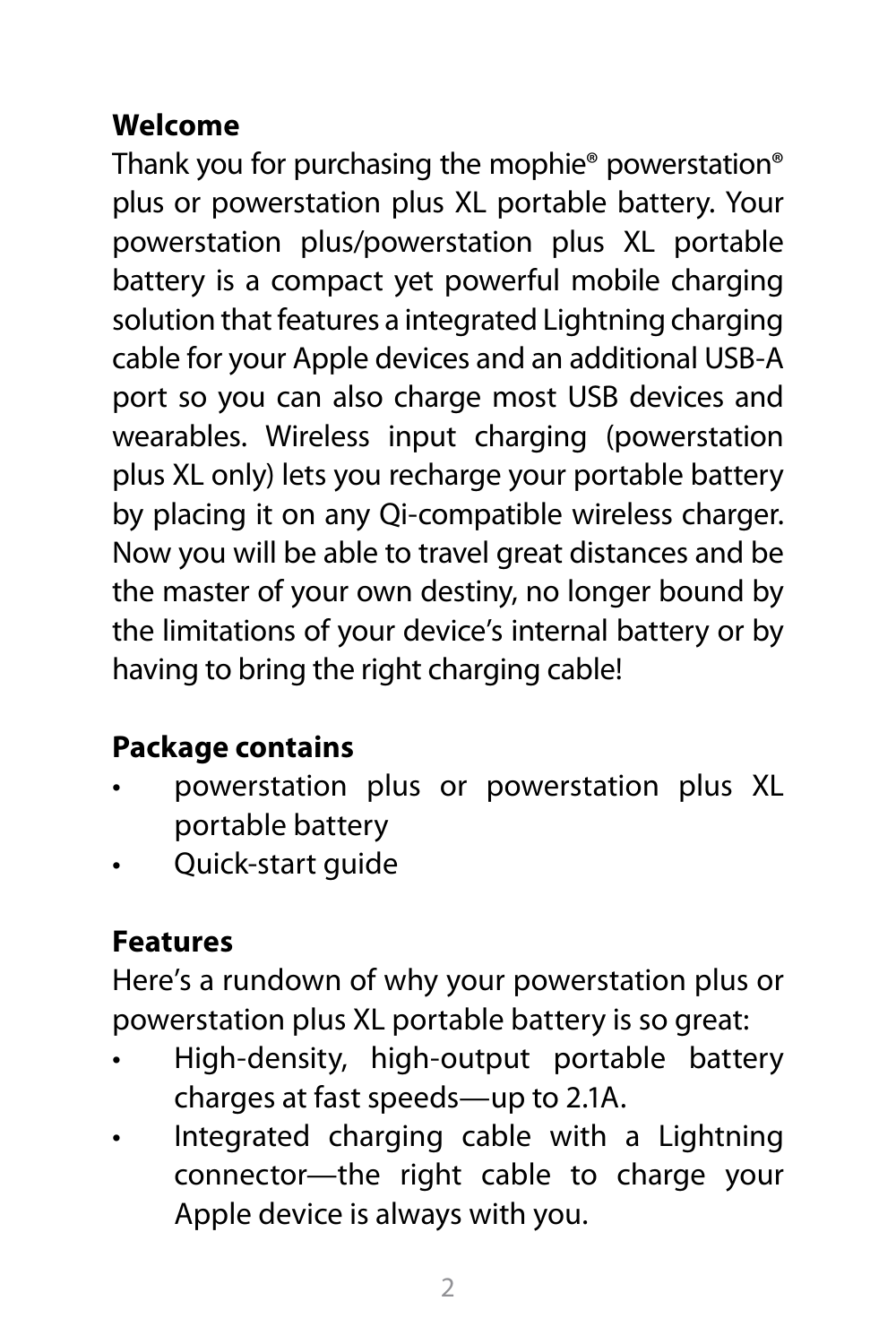- Additional USB-A output port is compatible with most USB devices and wearables.
- Wireless input charging (powerstation plus XL only) lets you recharge your portable battery by simply placing it on any mophie wireless charging pad or Qi-compatible wireless charger.
- Lightning input port uses your Apple device's Lightning cable to recharge the powerstation plus/powerstation plus XL portable battery at fast speeds—up to 2.1A with a compatible wall adapter.
- Priority+® pass-through charging provides power to a device connected to the integrated Lightning cable before the powerstation plus/ powerstation plus XL portable battery starts to recharge from its Lightning input port.
- Track battery power at a glance with the integrated four-light LED status indicator. You can keep tabs on charging status and current battery life. Know before you go!
- mophie's smart adaptive charging technology identifies your connected device and always delivers the fastest, most efficient charging speeds available.
- Digital Power Management circuitry provides built-in short-circuit, overcharge, undercharge, and temperature protection. Safety first!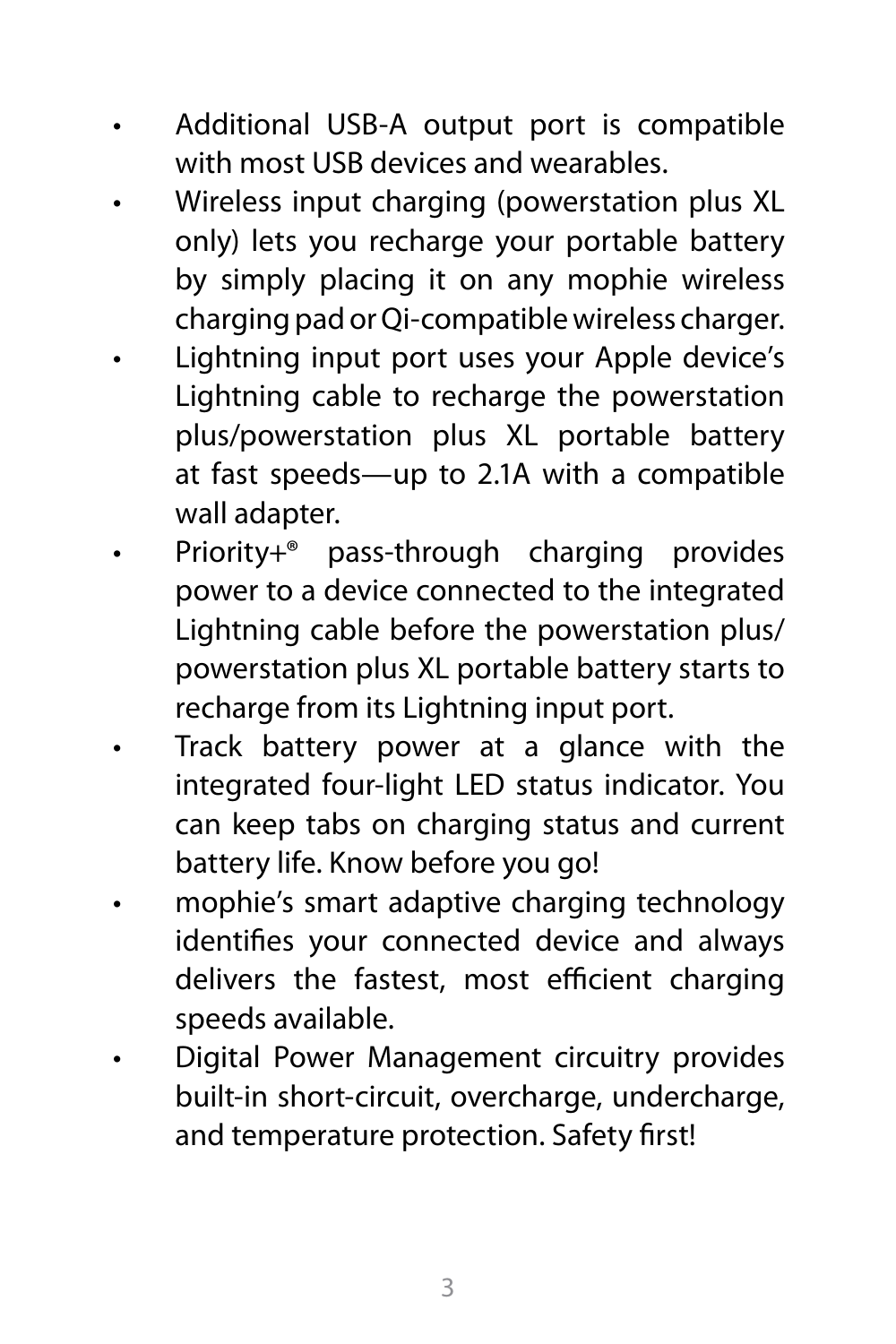#### **Compatibility**

Your powerstation plus/powerstation plus XL portable battery features a integrated Lightning charging cable so you're always ready to charge your Apple devices. It also has a USB-A port that will work with most USB devices and wearables.

If you experience any issues with charging your particular device, ensure that the powerstation plus/powerstation plus XL portable battery is fully charged and check the FAQ section on this website.

As always, no matter what device you have, carefully read through the *Warning* section in this manual and in the quick-start guide included with your portable battery before using it.

Wired recharging requires a Lightning cable and a USB wall adapter (not supplied).

The powerstation plus XL portable battery will wirelessly recharge from all mophie wireless charging pads (not supplied) and all Qi-compatible wireless chargers, including those used in coffee houses, furniture, and vehicles.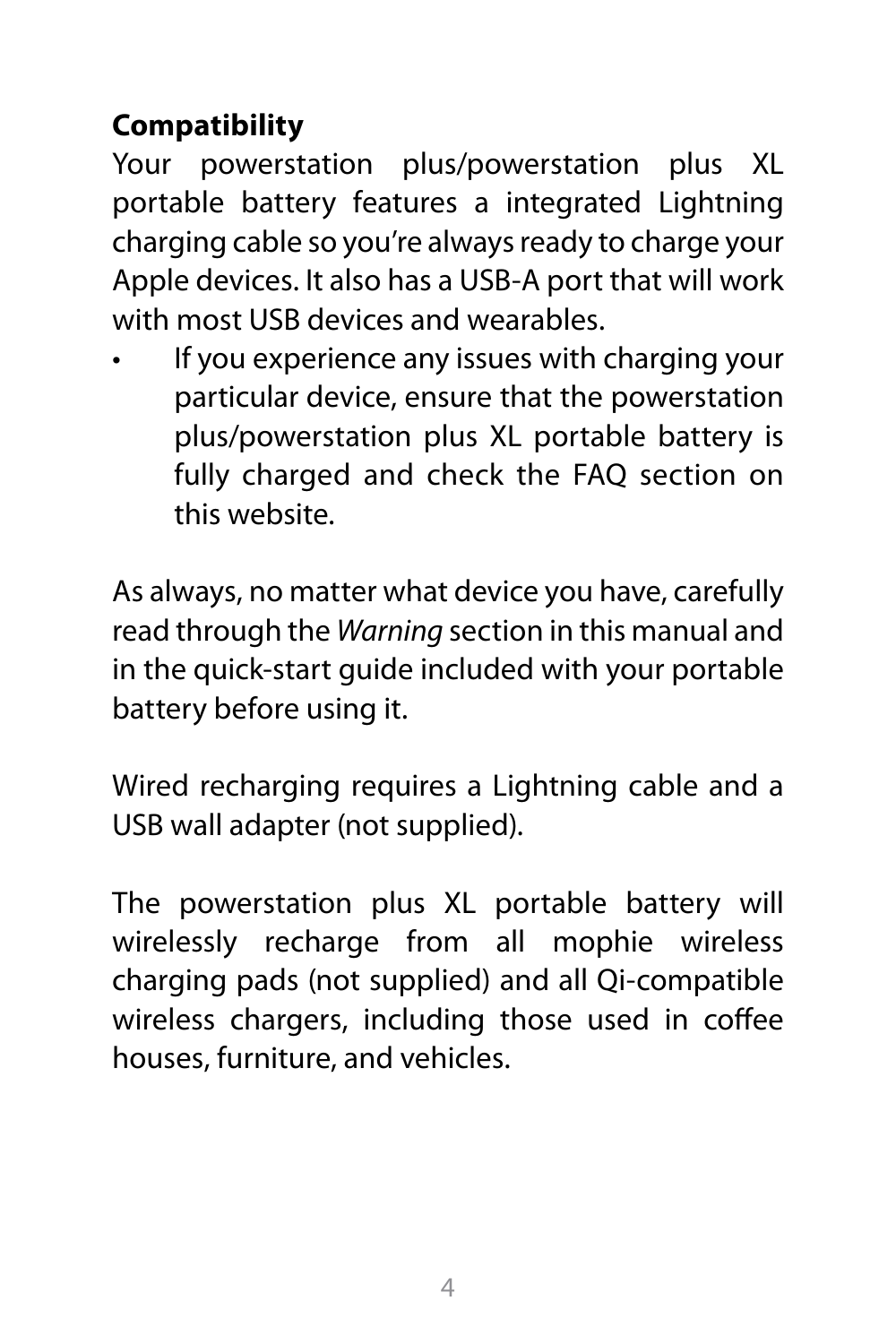#### **Charging your portable battery**

IMPORTANT: Before using your powerstation plus/ powerstation plus XL portable battery for the first time, fully charge it (so that pressing the charge status button lights all four status LEDs).

#### **Wired charging**

Connect the Lightning cable included with your Apple device to your powerstation plus/powerstation plus XL portable battery's Lightning input port and to a power source with a USB output, such as the wall adapter included with your Apple device.

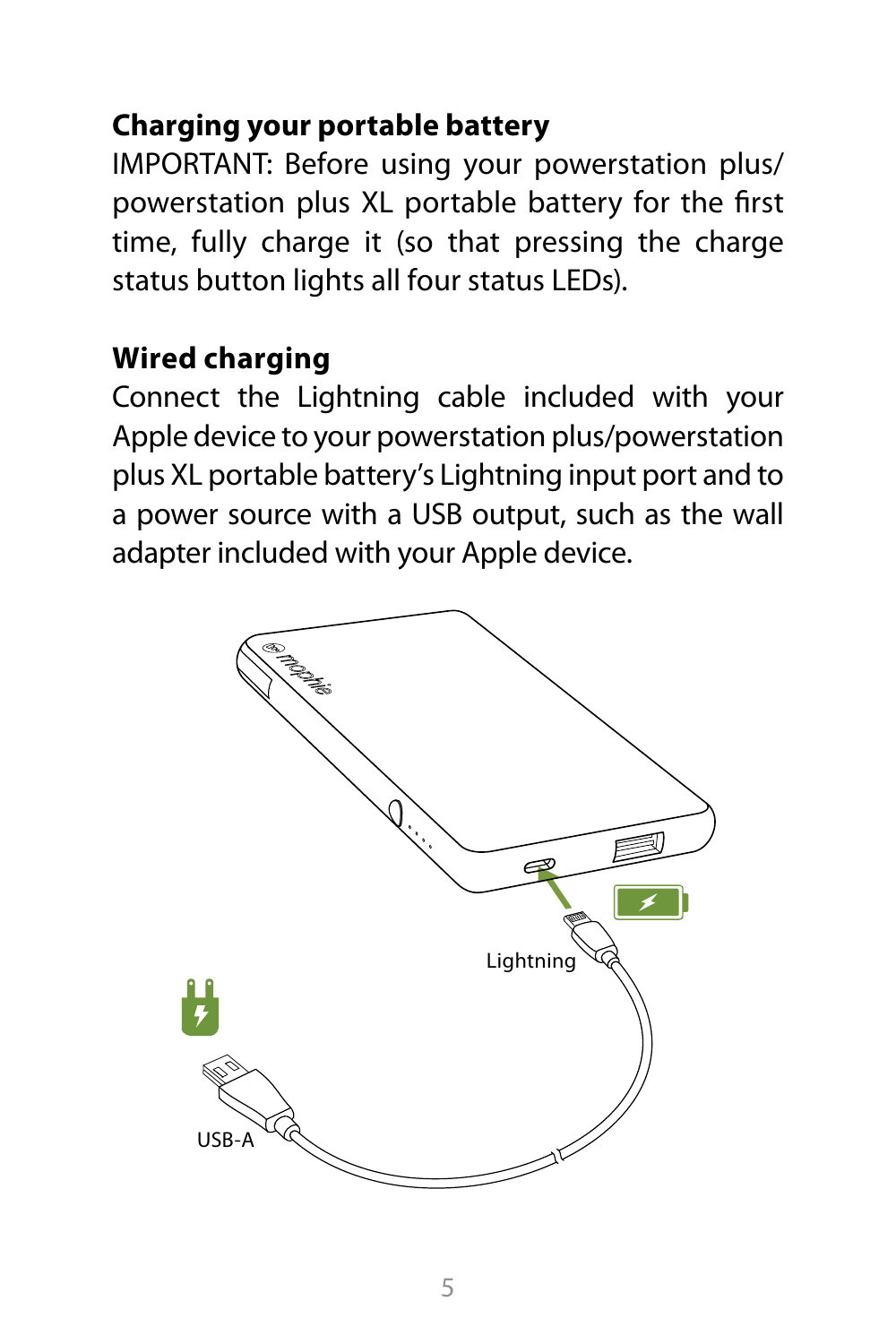#### **Wireless charging (***powerstation plus XL* **portable battery only)**

- 1. Place the powerstation plus XL portable battery on a mophie wireless charging pad or other Qi-compatible wireless charging base.
- 2. Make sure that the powerstation plus XL portable battery is centered on the charging pad as shown in the illustration. Charging will begin automatically.

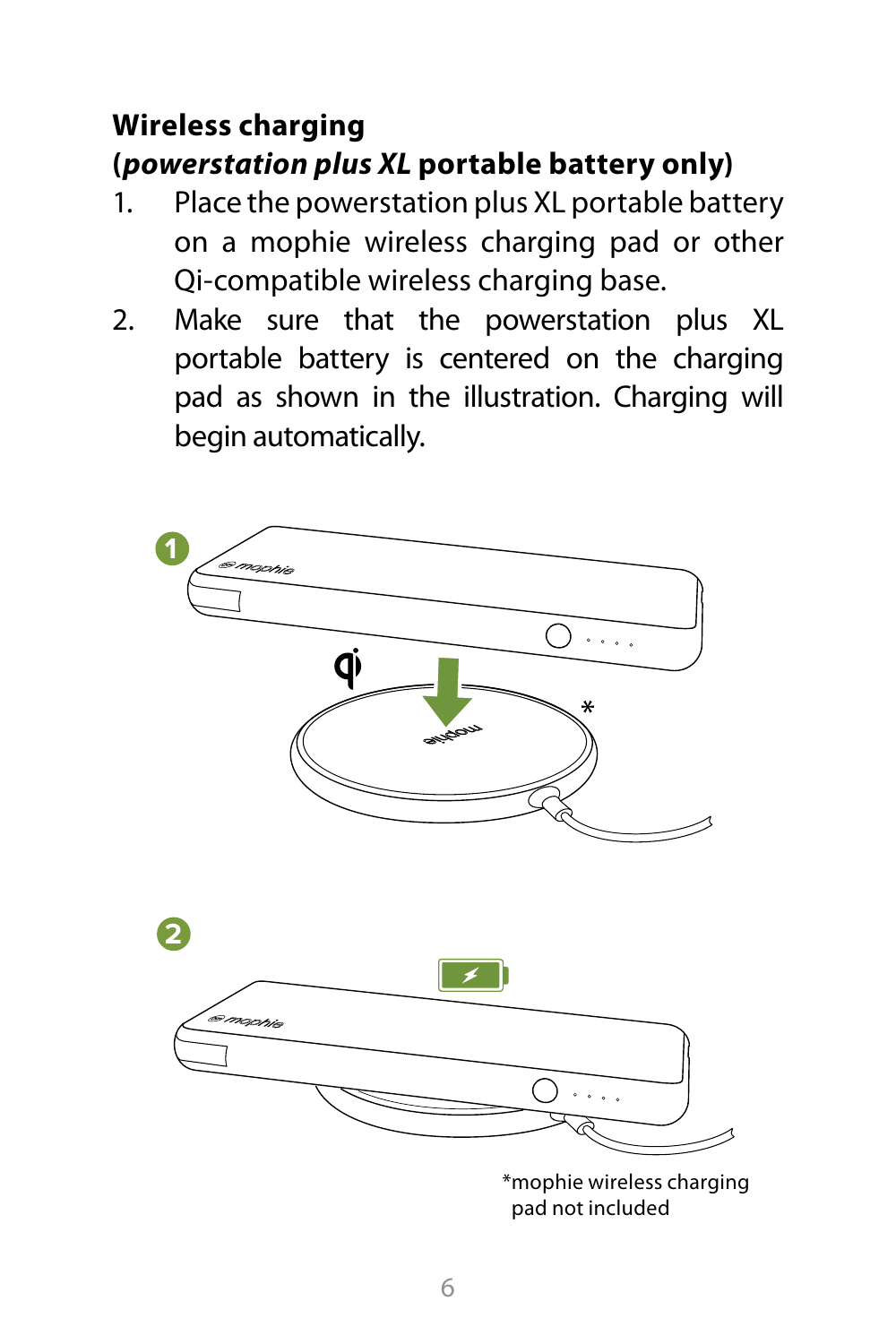#### **Charging your device**

After you have fully charged your powerstation plus/ powerstation plus XL portable battery, connect it to your device. Your powerstation plus/powerstation plus XL portable battery features a integrated Lightning charging cable, so you always have the right cable with you to charge your Apple devices.

- 1. Pull out the Lightning cable from the side of the powerstation plus/powerstation plus XL portable battery as shown below.
- 2. Connect the cable to your Apple device's Lightning connector. Press the status button for 3 seconds to begin charging.

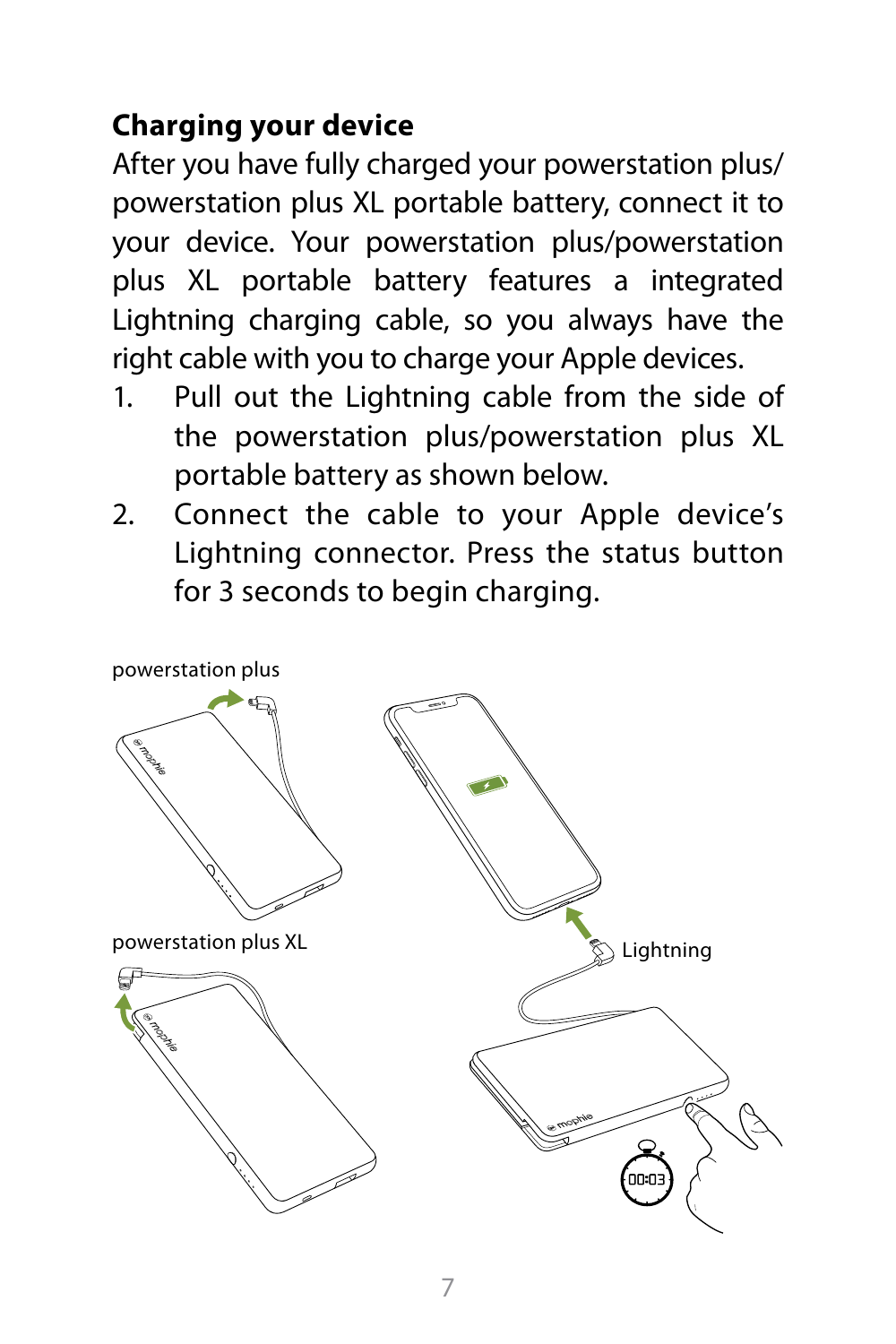Your powerstation plus/powerstation plus XL portable battery also has a USB-A port that is compatible with most USB devices and wearables. Connect the USB cable included with your device to the powerstation plus/powerstation plus XL portable battery's USB-A port and to your device. Press the status button for 3 seconds to begin charging. You can connect devices to the portable battery's USB-A port and to its integrated Lightning cable at the same time.

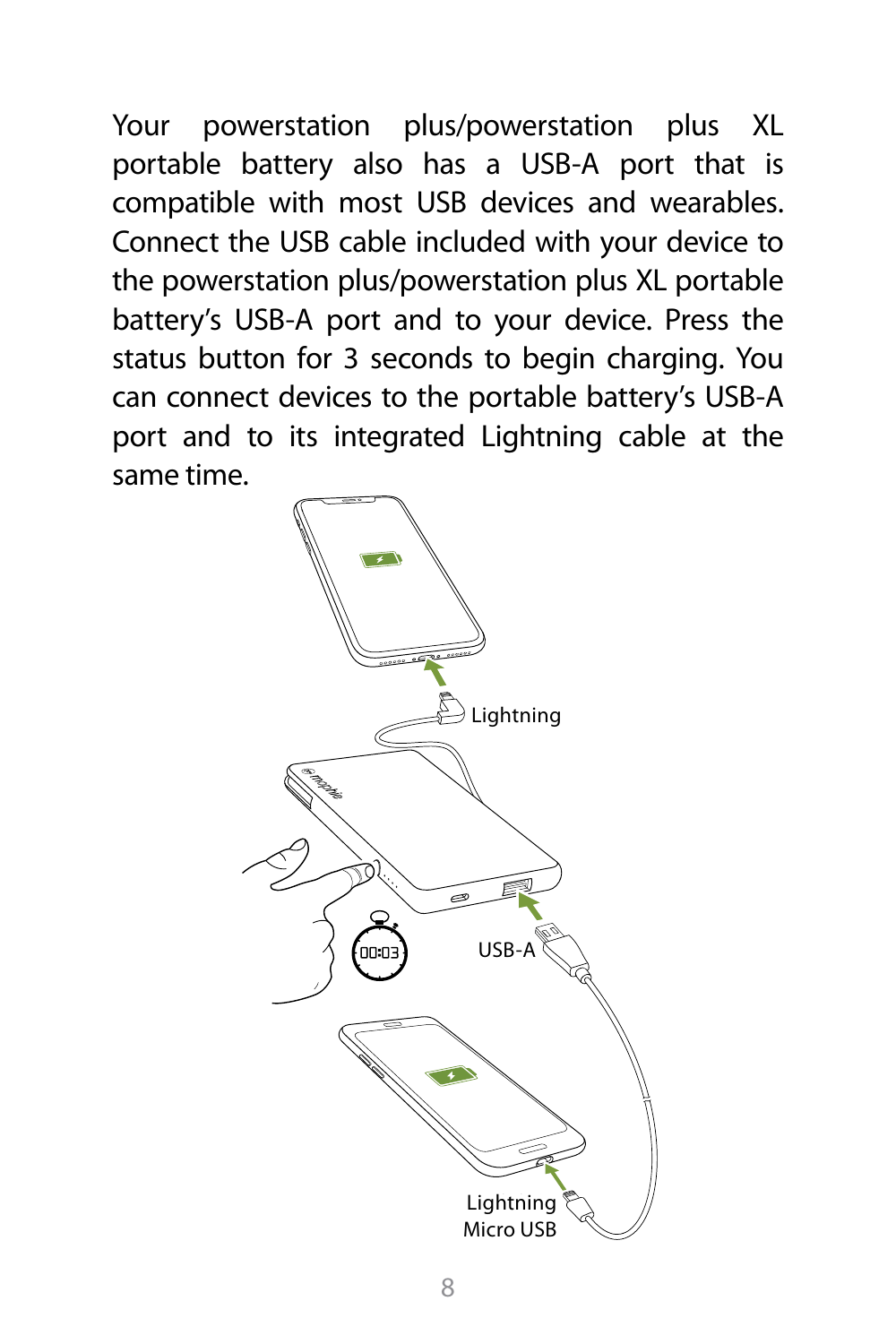#### *Priority+* **pass-through charging**

When you're recharging your powerstation plus/powerstation plus XL portable battery, Priority+ pass-through charging provides power to an Apple device connected to the portable battery's integrated Lightning charging cable first, before the portable battery starts to recharge. (The portable battery's USB-A port is disabled during Priority+ pass-through charging.)

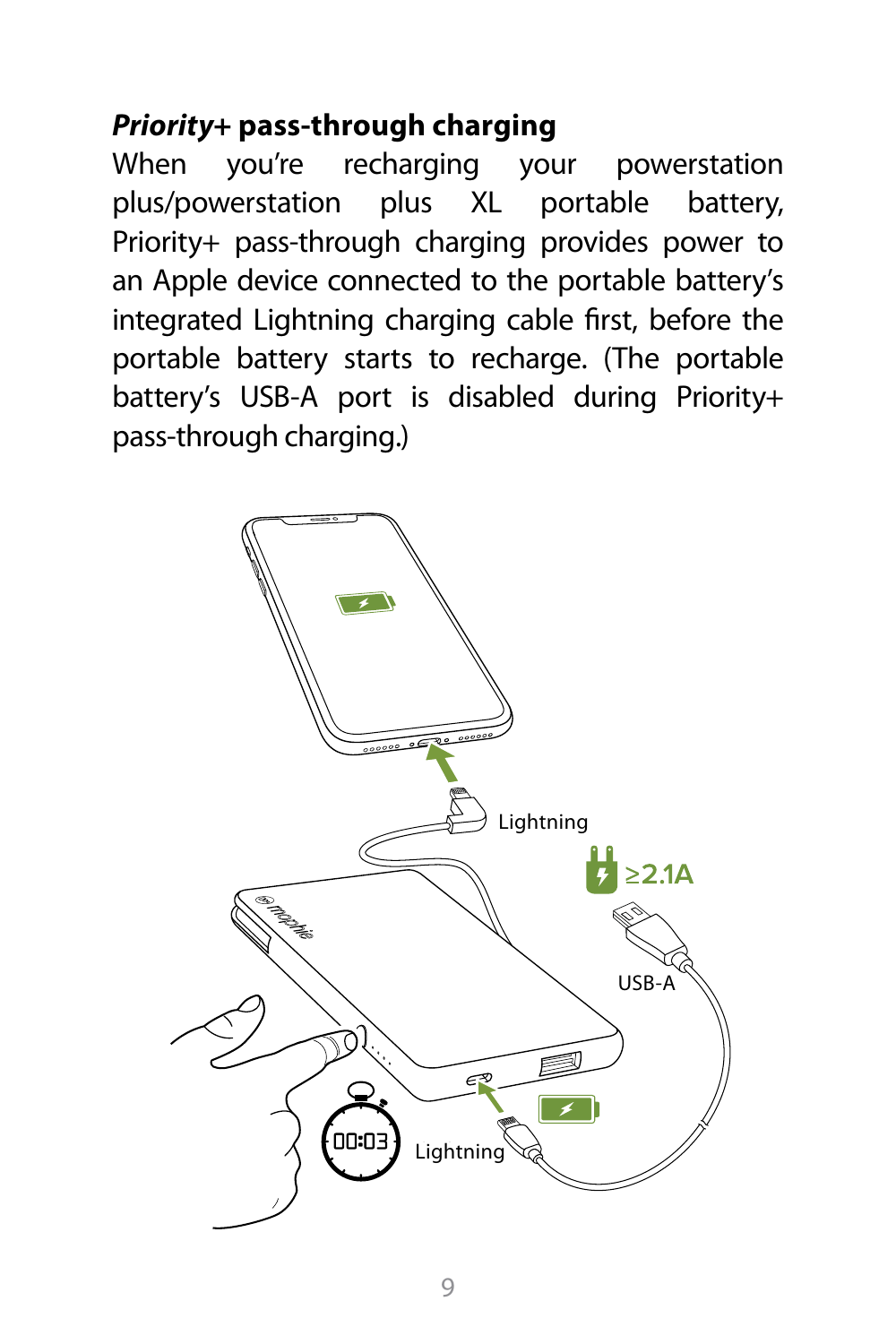Note: If you're recharging the powerstation plus or powerstation plus XL portable battery from your computer, Priority+ pass-through charging can sync with iTunes using the powerstation portable battery's integrated Lightning cable.

#### **Checking your portable battery's charging status**

Press the status button on your powerstation plus/ powerstation plus XL portable battery and the status LEDs will indicate its charge level. Four LEDs means that the portable battery is fully charged, while one LED means that it's almost empty. Know before you go!

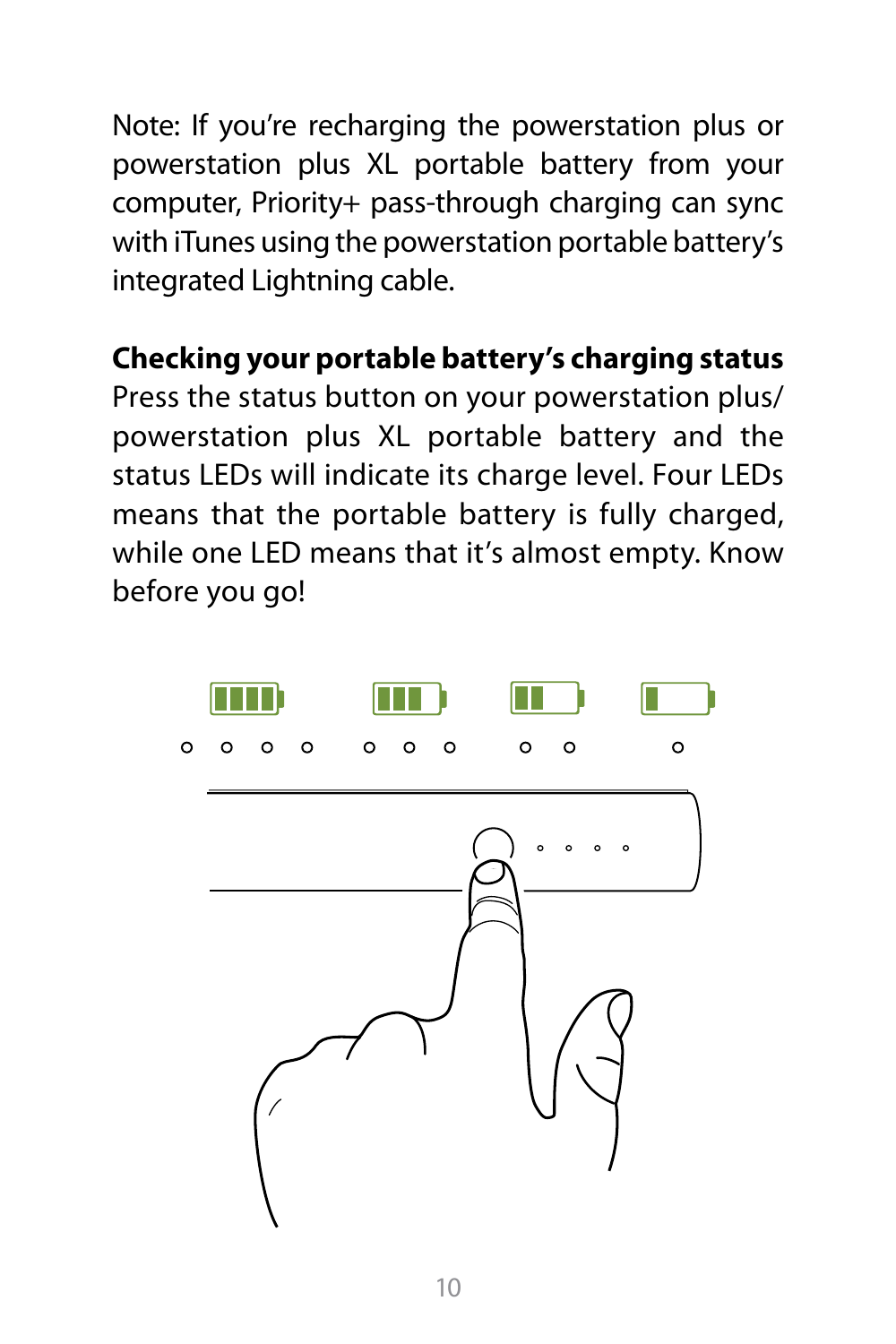#### **Taking care of your portable battery**

- Keep your powerstation plus/powerstation plus XL portable battery dry and away from moisture and corrosive materials.
- Do not clean your powerstation plus/ powerstation plus XL portable battery with harsh chemicals, soaps, or detergents. Just wipe the case with a soft cloth.
- Make sure the powerstation plus/powerstation plus XL portable battery's input and output ports do not become contaminated with lint or other debris. Use a canned-air type of product periodically to ensure that the port openings are clear.
- Recharge your powerstation plus/powerstation plus XL portable battery once every three months when not in use. If you plan on putting it away, fully charge it (so that pressing the charge status button lights all 4 status LEDs) first.

#### **Warranty**

At mophie, we are dedicated to making the best quality products. To back this up, this product is warranted for 2 years from date of purchase. For full details regarding warranty terms and exclusions, please visit: [mophie.com/warranty](http://www.mophie.com/warranty). This warranty does not affect any statutory rights that you may be entitled to. Keep a copy of your purchase receipt as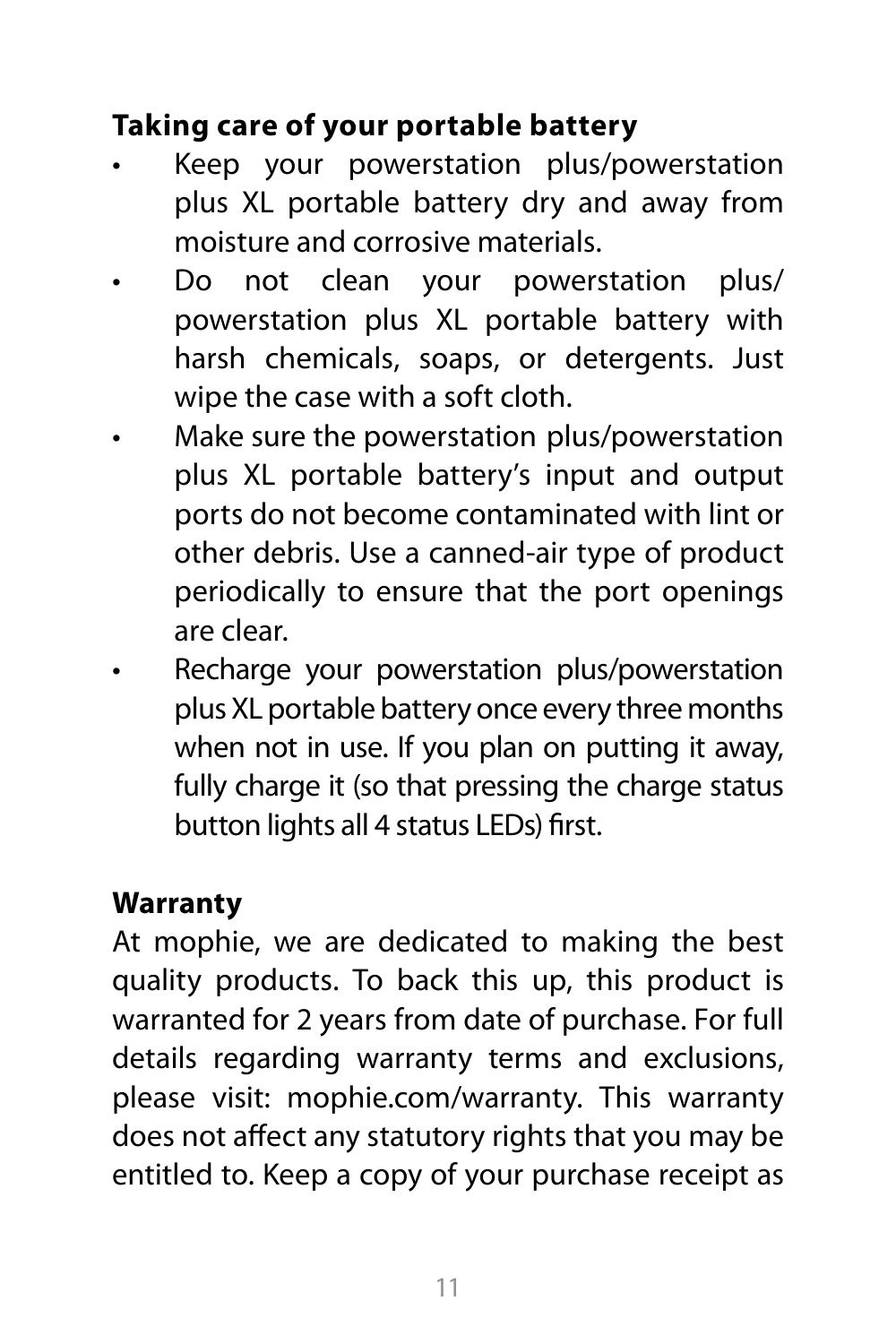proof of purchase. Be sure to register your product at [mophie.com.](http://www.mophie.com) Failure to register your product and/ or provide proof of purchase may void the warranty.

#### **Exclusions & limitations**

Except for the limited warranty expressly set forth or to the extent restricted or prohibited by applicable law, mophie expressly disclaims any and all other warranties express or implied, including any warranty of quality, merchantability, or fitness for a particular purpose, and you specifically agree that mophie shall not be liable for any special, incidental, indirect, punitive, or consequential damages of any type on any mophie product. In addition to and without limiting the generality of the foregoing disclaimers, the limited warranty does not, under any circumstances, cover the replacement or cost of any electronic device or personal property inside or outside of the mophie product.

You may have additional warranty rights depending on your country, state, or province. Further, some countries, states, and provinces do not allow the exclusion or limitation of incidental or consequential damages or exclusions or limitations on the duration of implied warranties, so the above may not apply to you. If any provision of the warranty is found unlawful, void, or unenforceable, that provision shall be deemed severable and shall not affect any remaining provision.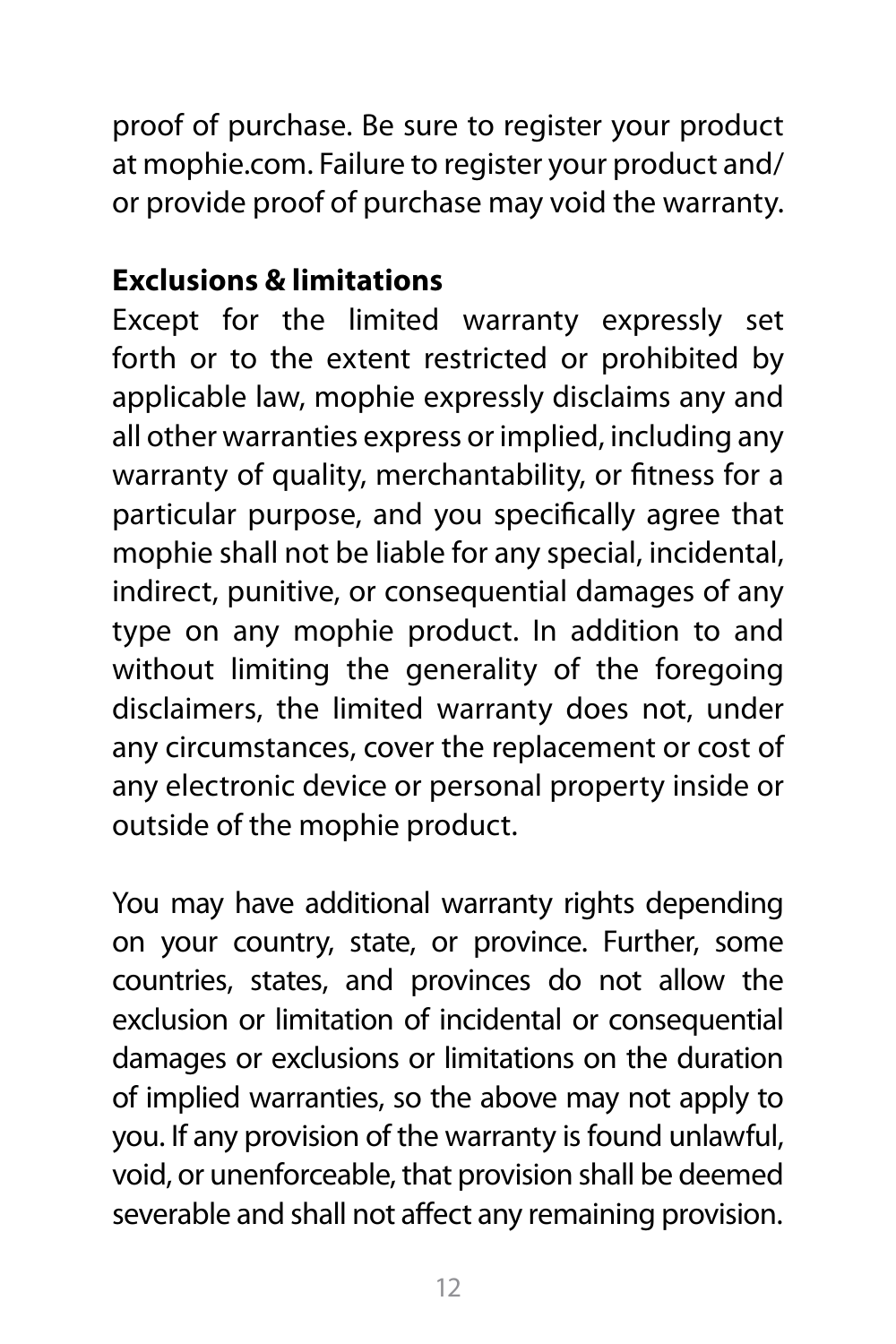#### **Customer service**

Telephone: 1-888-8mophie [1-888-866-7443] International: +1 (269) 743-1340 Web: [www.mophie.com/cs](https://support.mophie.com/hc/en-us)

#### **Warning**

Read all instructions and warnings prior to using this product. Improper use of this product may result in product damage, excess heat, toxic fumes, fire, or explosion, for which damages you ("Purchaser"), and not mophie llc ("Manufacturer") are responsible.

- **E** Before using your powerstation plus/ powerstation plus XL portable battery for the first time, fully charge it (so that pressing the charge status button lights all 4 of the status LEDs).
- **L** Do not store device in high-temperature environment, including heat caused by intense sunlight or other forms of heat. Do not place device in fire or other excessively hot environments.
- **I** The powerstation plus/powerstation plus XL portable battery should be operated only in open-air conditions. It should not be operated in an enclosed, unventilated space such as a carrying bag, pocket, purse, or bedding. Failure to follow these instructions may cause damage to the battery by overheating.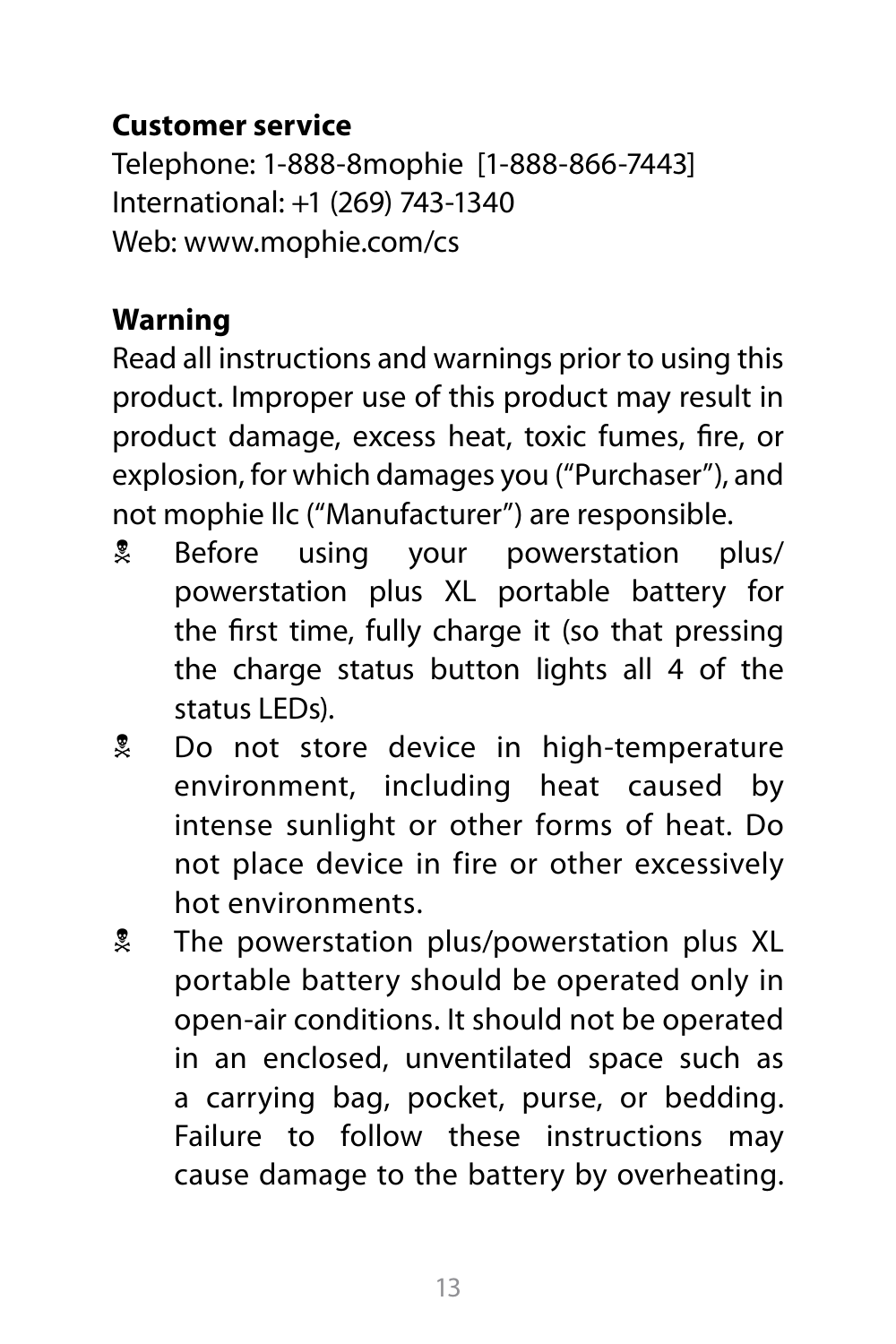- **E** Be cautious of drops, bumps, abrasions, or other impacts to this device. If there is any damage to the device such as dents, punctures, tears, deformities, or corrosion due to any cause, discontinue use. Contact Manufacturer or dispose of it in an appropriate manner at your local battery-recycling center.
- **Let** Do not disassemble this device or attempt to re-purpose or modify it in any manner.
- **EX** For questions or instructions about the ways to charge the device refer to the *Charging your portable battery* section of this user manual.
- $\frac{1}{2}$  Do not attempt to replace any part of this device.
- If this device is accessible to or may be used by a minor, purchasing adult agrees to be solely responsible for providing supervision, instruction, and warnings. Purchaser agrees to defend, indemnify, and hold Manufacturer harmless for any claims or damages arising from unintended use or misuse by a minor.
- **All products have gone through a thorough** quality assurance inspection. If you find that your device is excessively hot, is emitting odor, is deformed, abraded, cut, or is experiencing or demonstrating an abnormal phenomenon, immediately stop all product use and contact Manufacturer.
- **EXECUTE:** Never dispose of batteries in the garbage. Disposal of batteries in the garbage is unlawful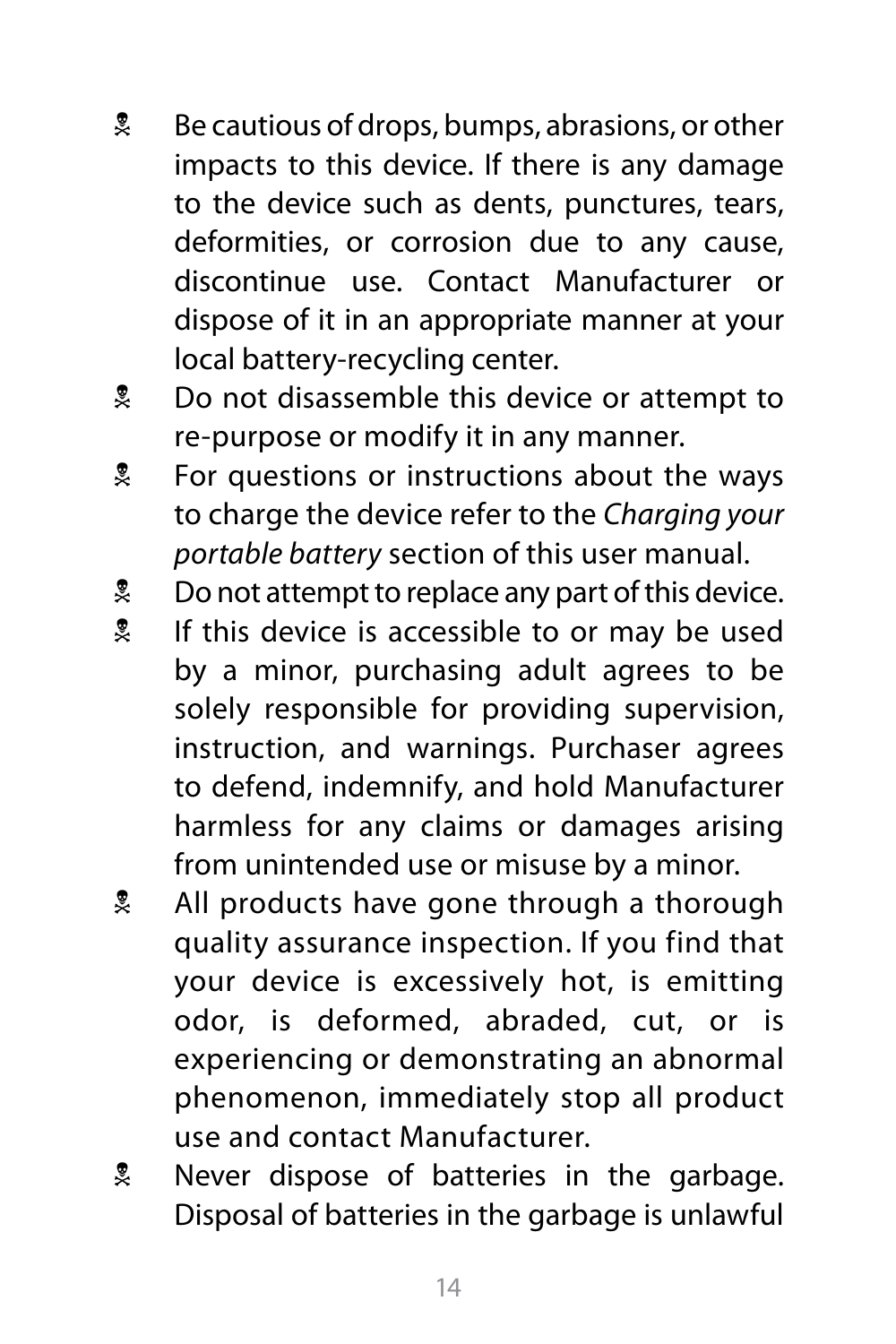under state and federal environmental laws and regulations. Always take used batteries to your local battery-recycling center.

#### **Legal**

This product is meant for use only in conjunction with the appropriate device. Please consult your device packaging to determine whether this product is compatible with your particular device. Manufacturer is not responsible for any damages to any device incurred through the use of this product.

Manufacturer shall not in any way be liable to you or to any third party for any damages you or any third party may suffer as a result of use, intended or unintended, or misuse of this product in conjunction with any device or accessory other than the appropriate device for which this product is designed. Manufacturer will not be responsible for any damages you or any third party may suffer as a result of misuse of this product as outlined above. Purchaser agrees to defend, indemnify, and hold Manufacturer harmless for any claims or damages arising from unintended use or misuse, including use with an unintended device.

mophie, powerstation, Power for all, Priority+, Stay Powerful, the five-circles design, and the mophie logo are trademarks of mophie inc. Apple and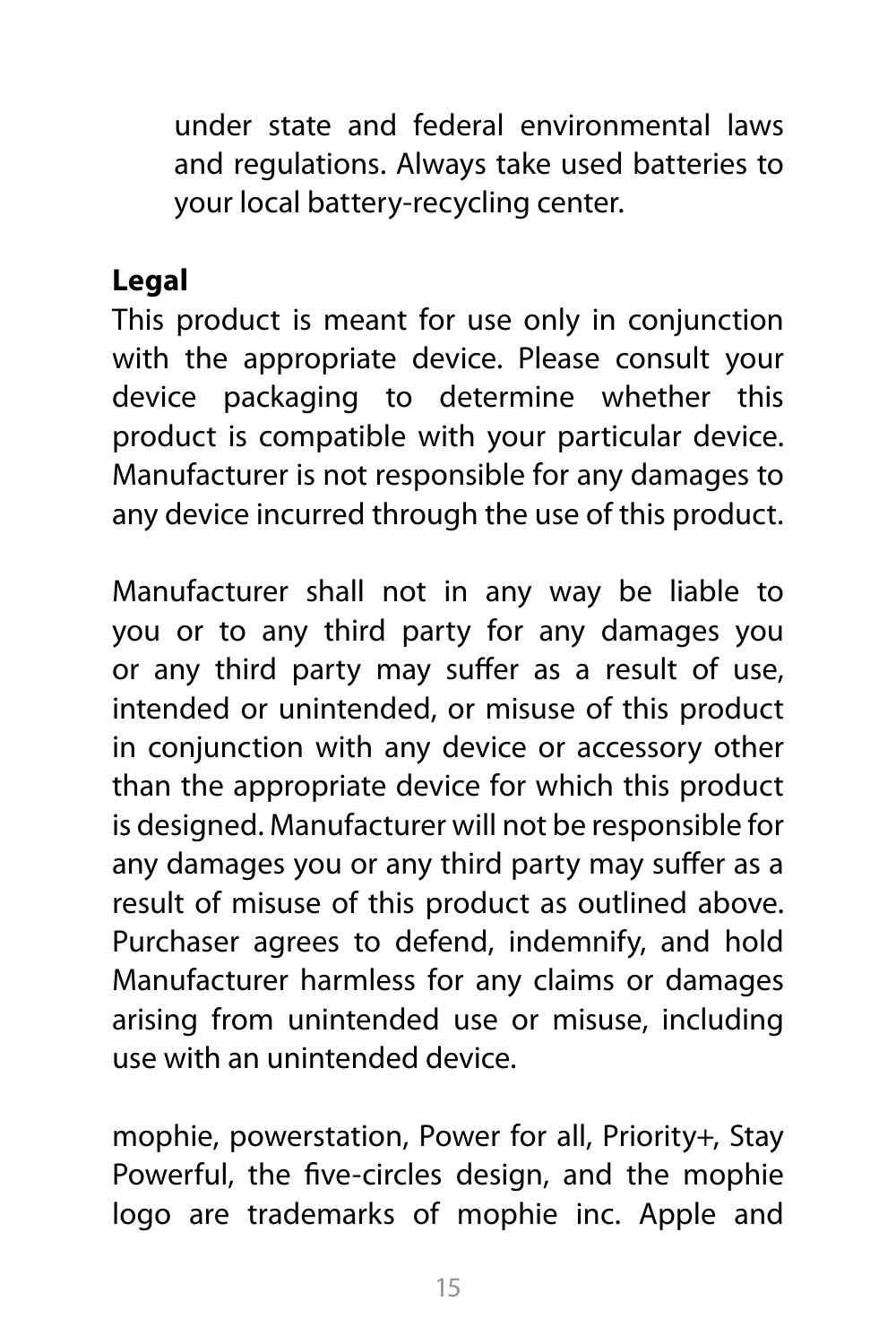Lightning are trademarks of Apple Inc. Use of the Made for Apple badge means that an accessory has been designed to connect specifically to the Apple product(s) identified in the badge, and has been certified by the developer to meet Apple performance standards. Apple is not responsible for the operation of this device or its compliance with safety and regulatory standards. Please note that the use of this accessory with an Apple product may affect wireless performance. The 'Qi' symbol is a trademark of the Wireless Power Consortium. All rights reserved. Patents: [mophie.com/patents.](http://www.mophie.com/patents)

This device complies with part 15 of the FCC Rules and RSS-Gen of IC Rules. Operation is subject to the following two conditions: (1) This device may not cause harmful interference, and (2) this device must accept any interference received, including interference that may cause undesired operation.

NOTE: This equipment has been tested and found to comply with the limits for a Class B digital device, pursuant to part 15 of the FCC Rules. These limits are designed to provide reasonable protection against harmful interference in a residential installation. This equipment generates, uses, and can radiate radio frequency energy and, if not installed and used in accordance with the instructions, may cause harmful interference to radio communications. However, there is no guarantee that interference will not occur in a particular installation.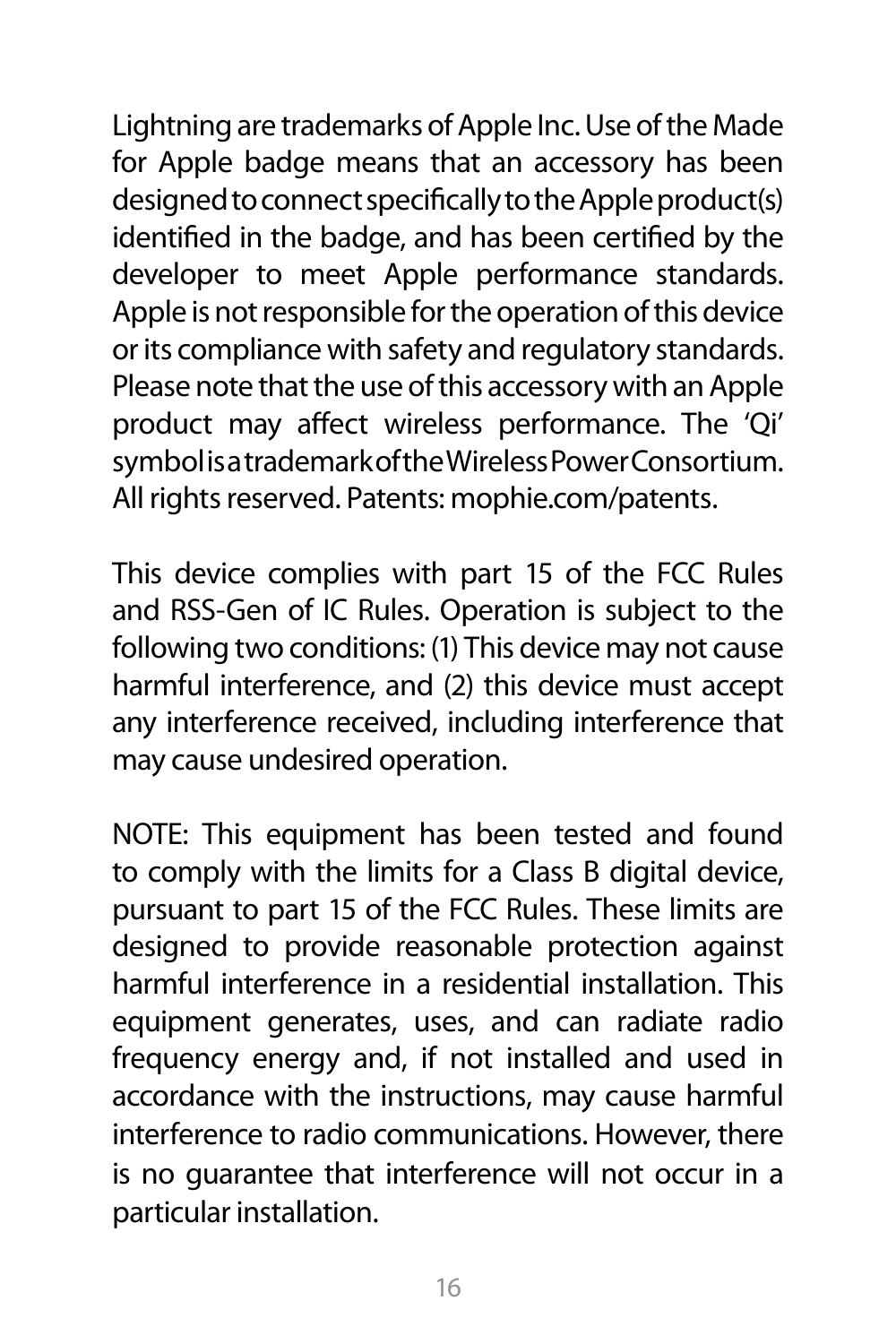If this equipment does cause harmful interference to radio or television reception, which can be determined by turning the equipment off and on, the user is encouraged to try to correct the interference by one or more of the following measures:

- Reorient or relocate the receiving antenna.
- Increase the separation between the equipment and receiver.
- Connect the equipment into an outlet on a circuit different from that to which the receiver is connected.
- Consult the dealer or an experienced technician for help.

CAUTION: To comply with the limits of the Class B digital device, pursuant to Part 15 of the FCC Rules, this device must be used with certified peripherals and shielded cables. All peripherals must be shielded and grounded. Operation with non-certified peripherals or non-shielded cables may result in interference to radio or reception.

MODIFICATION: Any changes or modifications of this device could void the warranty.

#### **WEEE DECLARATION**

All of our products are marked with the WEEE symbol; this indicates that this product must NOT be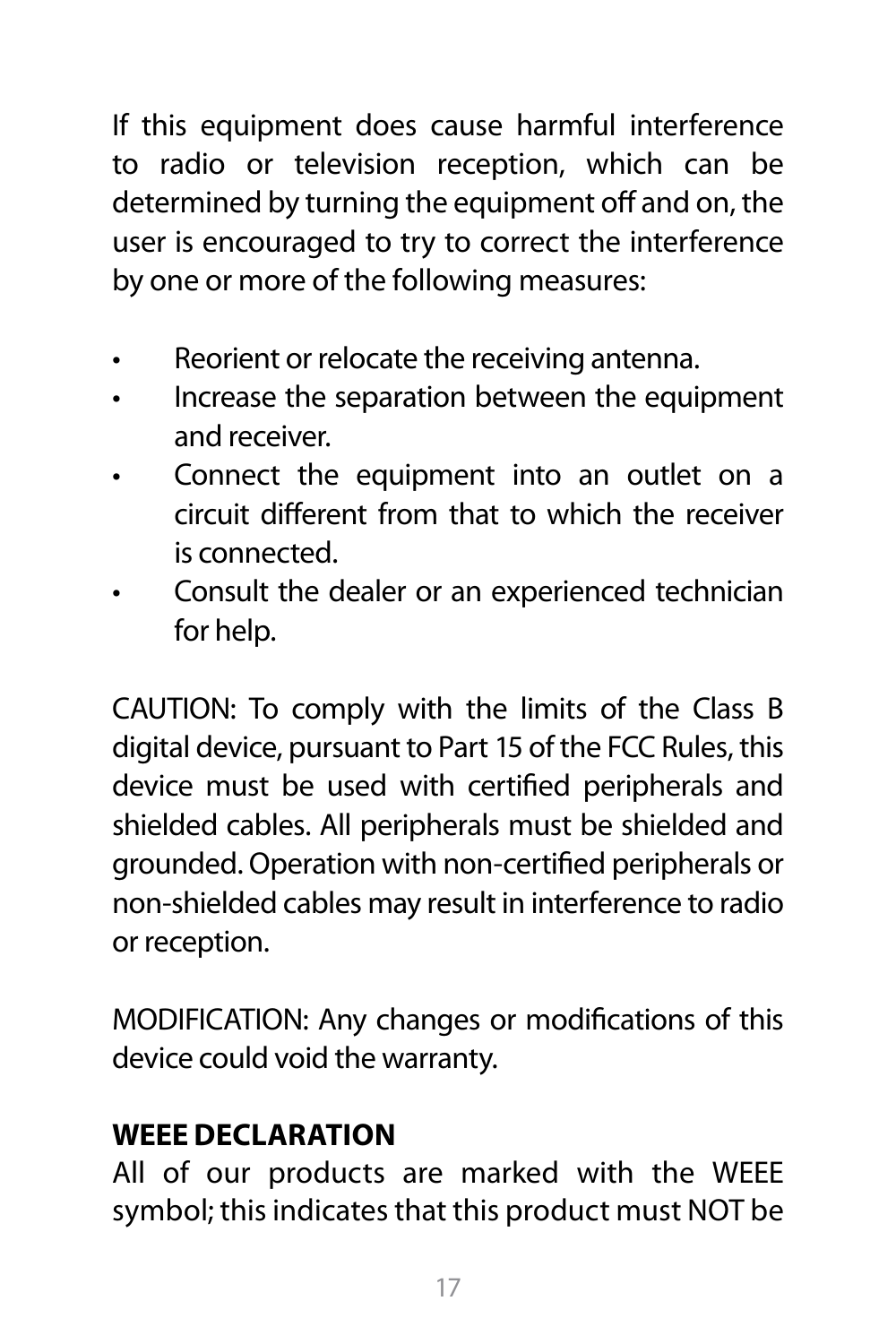disposed of with other waste. Instead it is the user's responsibility to dispose of their waste electrical and electronic equipment by handing it over to an approved re-processor, or by returning it to mophie inc. for reprocessing. For more information about where you can send your waste equipment for recycling, please contact mophie inc. or one of your local distributors.